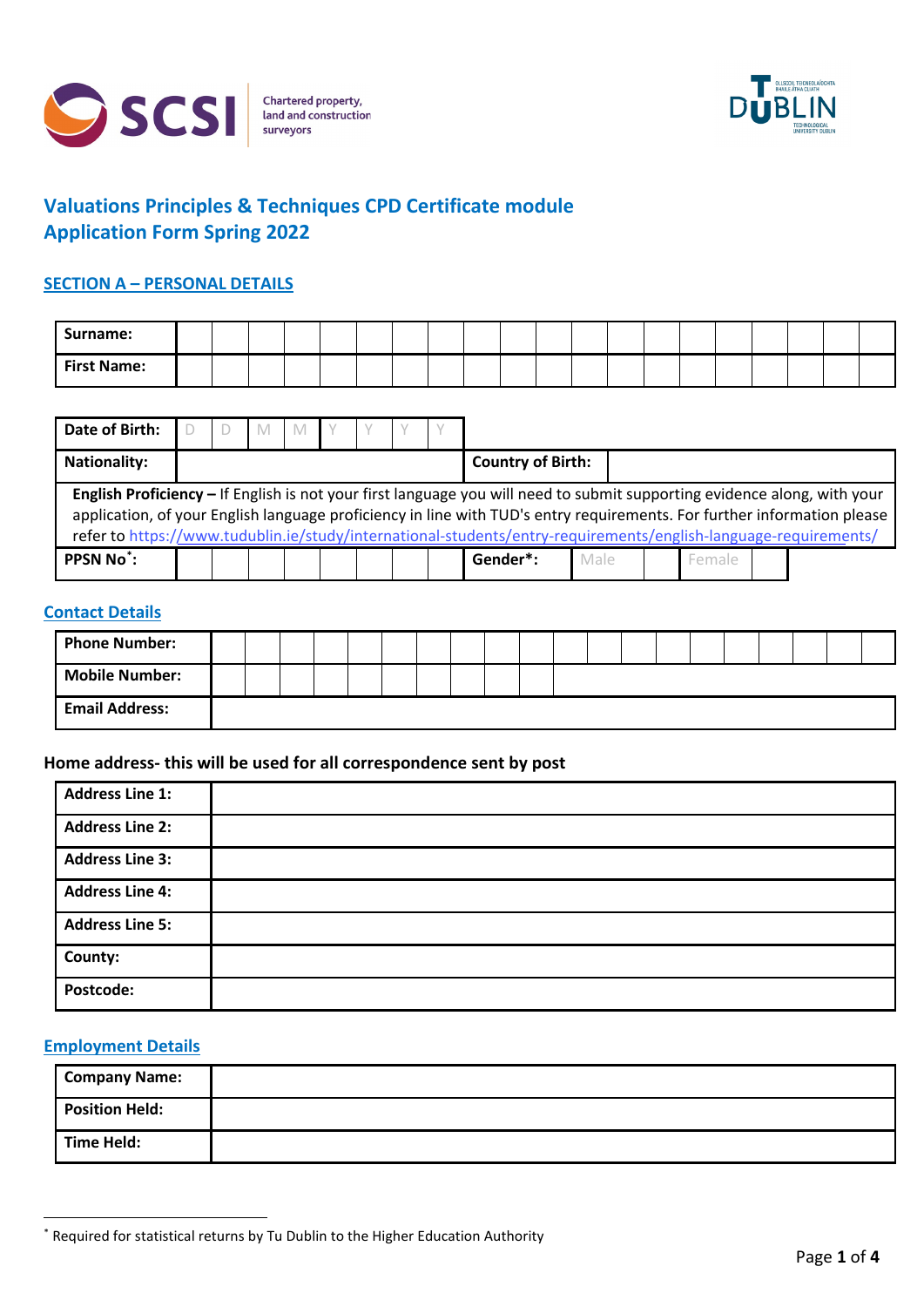



## **If you attended TU Dublin (formerly DIT) before, please state programme title and previous student number:**

| <b>Programme Title:</b><br><b>Student Number:</b> |
|---------------------------------------------------|
|---------------------------------------------------|

## **SECTION B – FURTHER EDUCATION & EMPLOYMENT HISTORY**

#### **Please give details of highest qualifications obtained and attach copies of results.**

| Dates: From - to | School / College / Higher Education Institute | <b>Qualification Obtained</b> |
|------------------|-----------------------------------------------|-------------------------------|
|                  |                                               |                               |
|                  |                                               |                               |
|                  |                                               |                               |
|                  |                                               |                               |
|                  |                                               |                               |
|                  |                                               |                               |
|                  |                                               |                               |
|                  |                                               |                               |

#### **Please give details of relevant employment history.**

| Dates: From - to | <b>Employer</b> | <b>Job Title</b> |
|------------------|-----------------|------------------|
|                  |                 |                  |
|                  |                 |                  |
|                  |                 |                  |
|                  |                 |                  |
|                  |                 |                  |
|                  |                 |                  |
|                  |                 |                  |
|                  |                 |                  |
|                  |                 |                  |
|                  |                 |                  |
|                  |                 |                  |
|                  |                 |                  |

**Please give details of any other relevant information/qualifications/work experience that may be relevant to your application**.

\_\_\_\_\_\_\_\_\_\_\_\_\_\_\_\_\_\_\_\_\_\_\_\_\_\_\_\_\_\_\_\_\_\_\_\_\_\_\_\_\_\_\_\_\_\_\_\_\_\_\_\_\_\_\_\_\_\_\_\_\_\_\_\_\_\_\_\_\_\_\_\_\_\_\_\_\_\_\_\_\_\_\_\_\_\_\_\_\_\_\_\_\_\_\_\_\_\_

\_\_\_\_\_\_\_\_\_\_\_\_\_\_\_\_\_\_\_\_\_\_\_\_\_\_\_\_\_\_\_\_\_\_\_\_\_\_\_\_\_\_\_\_\_\_\_\_\_\_\_\_\_\_\_\_\_\_\_\_\_\_\_\_\_\_\_\_\_\_\_\_\_\_\_\_\_\_\_\_\_\_\_\_\_\_\_\_\_\_\_\_\_\_\_\_\_\_

\_\_\_\_\_\_\_\_\_\_\_\_\_\_\_\_\_\_\_\_\_\_\_\_\_\_\_\_\_\_\_\_\_\_\_\_\_\_\_\_\_\_\_\_\_\_\_\_\_\_\_\_\_\_\_\_\_\_\_\_\_\_\_\_\_\_\_\_\_\_\_\_\_\_\_\_\_\_\_\_\_\_\_\_\_\_\_\_\_\_\_\_\_\_\_\_\_\_

\_\_\_\_\_\_\_\_\_\_\_\_\_\_\_\_\_\_\_\_\_\_\_\_\_\_\_\_\_\_\_\_\_\_\_\_\_\_\_\_\_\_\_\_\_\_\_\_\_\_\_\_\_\_\_\_\_\_\_\_\_\_\_\_\_\_\_\_\_\_\_\_\_\_\_\_\_\_\_\_\_\_\_\_\_\_\_\_\_\_\_\_\_\_\_\_\_\_

\_\_\_\_\_\_\_\_\_\_\_\_\_\_\_\_\_\_\_\_\_\_\_\_\_\_\_\_\_\_\_\_\_\_\_\_\_\_\_\_\_\_\_\_\_\_\_\_\_\_\_\_\_\_\_\_\_\_\_\_\_\_\_\_\_\_\_\_\_\_\_\_\_\_\_\_\_\_\_\_\_\_\_\_\_\_\_\_\_\_\_\_\_\_\_\_\_\_

\_\_\_\_\_\_\_\_\_\_\_\_\_\_\_\_\_\_\_\_\_\_\_\_\_\_\_\_\_\_\_\_\_\_\_\_\_\_\_\_\_\_\_\_\_\_\_\_\_\_\_\_\_\_\_\_\_\_\_\_\_\_\_\_\_\_\_\_\_\_\_\_\_\_\_\_\_\_\_\_\_\_\_\_\_\_\_\_\_\_\_\_\_\_\_\_\_\_

\_\_\_\_\_\_\_\_\_\_\_\_\_\_\_\_\_\_\_\_\_\_\_\_\_\_\_\_\_\_\_\_\_\_\_\_\_\_\_\_\_\_\_\_\_\_\_\_\_\_\_\_\_\_\_\_\_\_\_\_\_\_\_\_\_\_\_\_\_\_\_\_\_\_\_\_\_\_\_\_\_\_\_\_\_\_\_\_\_\_\_\_\_\_\_\_\_\_

\_\_\_\_\_\_\_\_\_\_\_\_\_\_\_\_\_\_\_\_\_\_\_\_\_\_\_\_\_\_\_\_\_\_\_\_\_\_\_\_\_\_\_\_\_\_\_\_\_\_\_\_\_\_\_\_\_\_\_\_\_\_\_\_\_\_\_\_\_\_\_\_\_\_\_\_\_\_\_\_\_\_\_\_\_\_\_\_\_\_\_\_\_\_\_\_\_\_

**Please detail the reason for your interest in the Valuations CPD Certificate module.**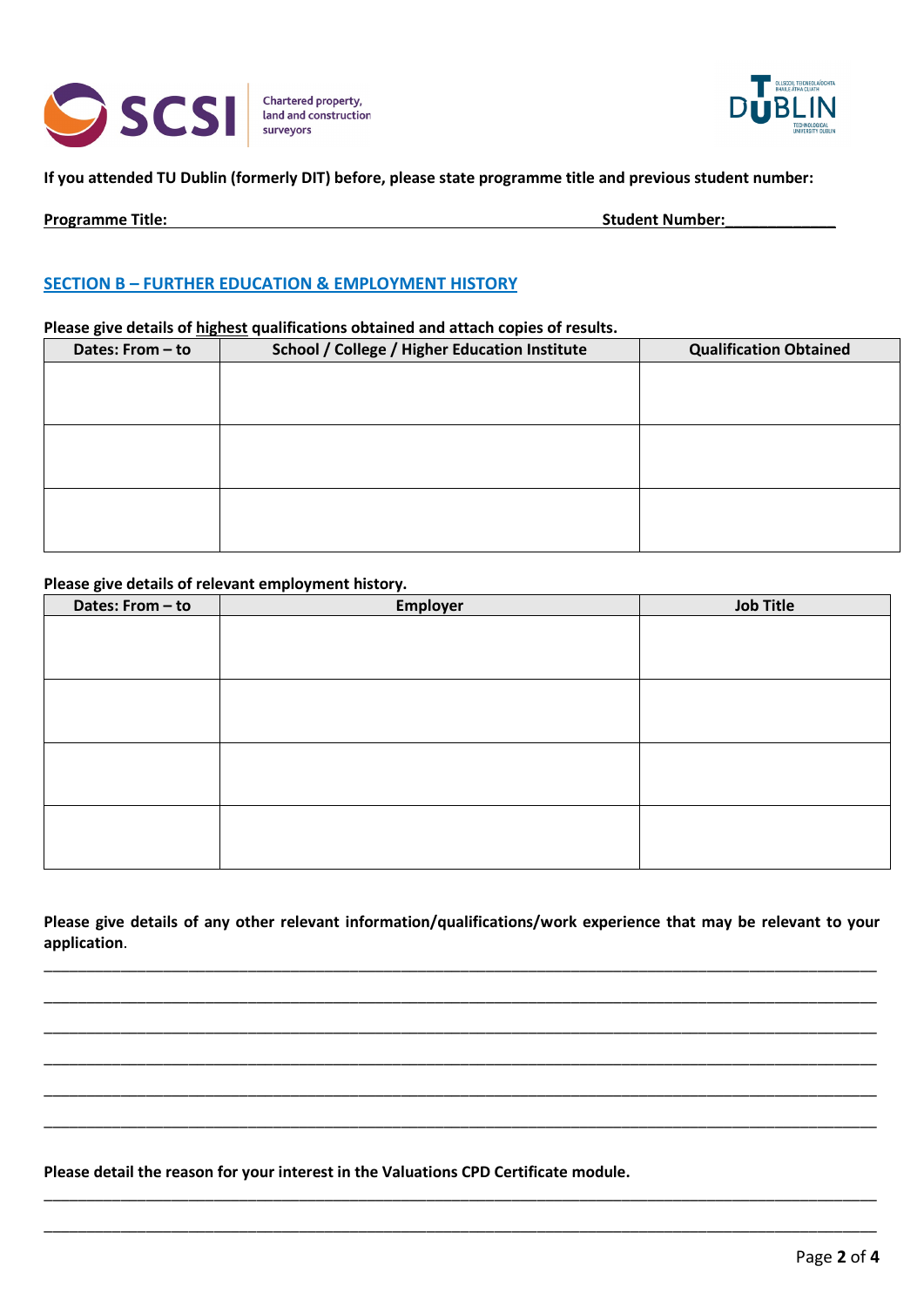



## **SECTION C – PROFESSIONAL REFERENCE**

Applications must be accompanied by a reference from an individual within the property industry, preferably a full, current SCSI Member. Please supply contact details below.

\_\_\_\_\_\_\_\_\_\_\_\_\_\_\_\_\_\_\_\_\_\_\_\_\_\_\_\_\_\_\_\_\_\_\_\_\_\_\_\_\_\_\_\_\_\_\_\_\_\_\_\_\_\_\_\_\_\_\_\_\_\_\_\_\_\_\_\_\_\_\_\_\_\_\_\_\_\_\_\_\_\_\_\_\_\_\_\_\_\_\_\_\_\_\_\_\_\_

\_\_\_\_\_\_\_\_\_\_\_\_\_\_\_\_\_\_\_\_\_\_\_\_\_\_\_\_\_\_\_\_\_\_\_\_\_\_\_\_\_\_\_\_\_\_\_\_\_\_\_\_\_\_\_\_\_\_\_\_\_\_\_\_\_\_\_\_\_\_\_\_\_\_\_\_\_\_\_\_\_\_\_\_\_\_\_\_\_\_\_\_\_\_\_\_\_\_

| Name:         |  |
|---------------|--|
| Organisation: |  |
| Email:        |  |

## **SECTION E – DISABILITY**

If you have a disability or significant health problem, please give details below and attach medical documentation.

\_\_\_\_\_\_\_\_\_\_\_\_\_\_\_\_\_\_\_\_\_\_\_\_\_\_\_\_\_\_\_\_\_\_\_\_\_\_\_\_\_\_\_\_\_\_\_\_\_\_\_\_\_\_\_\_\_\_\_\_\_\_\_\_\_\_\_\_\_\_\_\_\_\_\_\_\_\_\_\_\_\_\_\_\_\_\_\_\_\_\_\_\_\_\_\_\_\_

\_\_\_\_\_\_\_\_\_\_\_\_\_\_\_\_\_\_\_\_\_\_\_\_\_\_\_\_\_\_\_\_\_\_\_\_\_\_\_\_\_\_\_\_\_\_\_\_\_\_\_\_\_\_\_\_\_\_\_\_\_\_\_\_\_\_\_\_\_\_\_\_\_\_\_\_\_\_\_\_\_\_\_\_\_\_\_\_\_\_\_\_\_\_\_\_\_\_

\_\_\_\_\_\_\_\_\_\_\_\_\_\_\_\_\_\_\_\_\_\_\_\_\_\_\_\_\_\_\_\_\_\_\_\_\_\_\_\_\_\_\_\_\_\_\_\_\_\_\_\_\_\_\_\_\_\_\_\_\_\_\_\_\_\_\_\_\_\_\_\_\_\_\_\_\_\_\_\_\_\_\_\_\_\_\_\_\_\_\_\_\_\_\_\_\_\_

\_\_\_\_\_\_\_\_\_\_\_\_\_\_\_\_\_\_\_\_\_\_\_\_\_\_\_\_\_\_\_\_\_\_\_\_\_\_\_\_\_\_\_\_\_\_\_\_\_\_\_\_\_\_\_\_\_\_\_\_\_\_\_\_\_\_\_\_\_\_\_\_\_\_\_\_\_\_\_\_\_\_\_\_\_\_\_\_\_\_\_\_\_\_\_\_\_\_

\_\_\_\_\_\_\_\_\_\_\_\_\_\_\_\_\_\_\_\_\_\_\_\_\_\_\_\_\_\_\_\_\_\_\_\_\_\_\_\_\_\_\_\_\_\_\_\_\_\_\_\_\_\_\_\_\_\_\_\_\_\_\_\_\_\_\_\_\_\_\_\_\_\_\_\_\_\_\_\_\_\_\_\_\_\_\_\_\_\_\_\_\_\_\_\_\_\_

*Services are available through Disability Support in DIT for all students with a disability, including, but not limited, to the following: Hearing Impaired/Deaf, Visually Impaired/ Blind, Specific Learning Difficulties (such as Dyslexia), Physical Disabilities, Significant Ongoing Illnesses, Mental Health Conditions, ADD/ADHD, Asperger's Syndrome and other Autism Spectrum Disorders, Neurological Conditions (such as Epilepsy), Speech & Language Impairments, and Developmental Co-ordination Disorder (Dyspraxia).*

### **SECTION F – DECLARATION**

Declaration: I declare that the information given by me on this form is true and accurate, and if accepted, I agree to familiarise myself with, and be bounded by, the regulations of the Technological University Dublin. Student regulations are available from the Registrations Office or [https://www.tudublin.ie/for-students/student-services](http://www.dit.ie/media/documents/campuslife/StuRegs.pdf)[-and-support/](https://www.tudublin.ie/for-students/student-services-and-support/student-policies-regulations/) student-policies-regulations/

 $\Box$  I confirm that I am working full-time (minimum 21 hours per week) in approved property related employment

**AND I**

 $\Box$  hold a university degree or national diploma (at Level 7 or higher on the National Framework of Qualifications)

or equivalent

*OR*

 $\Box$  have successfully completed the former IAVI Residential and Land Agency course (now discontinued)

*OR*